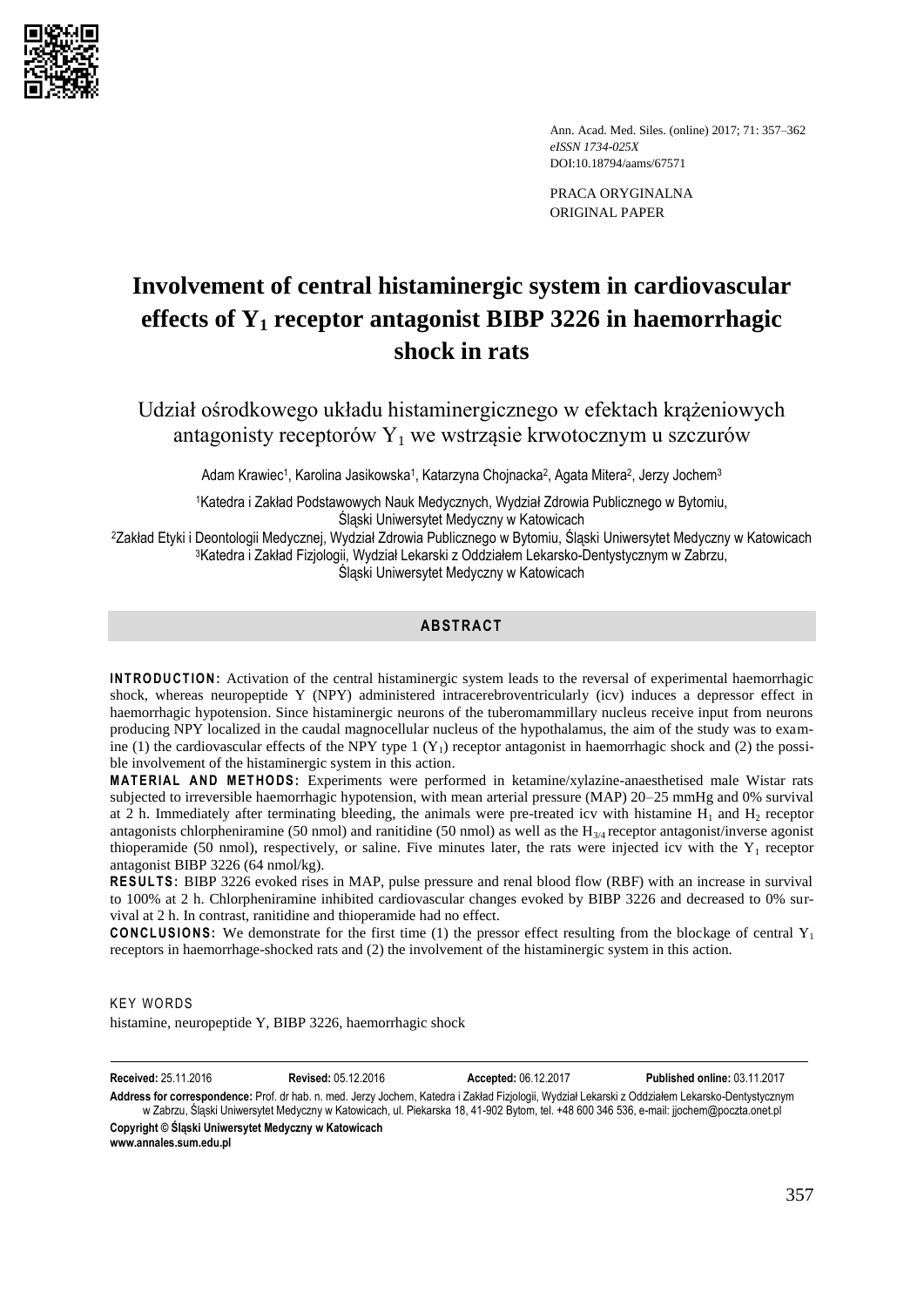# **STRESZCZENIE**

**WSTĘP :** Pobudzenie ośrodkowego układu histaminergicznego wywołuje działanie resuscytacyjne w modelu wstrząsu krwotocznego, podczas gdy neuropeptyd Y (NPY) podawany do komory bocznej mózgu (icv) powoduje efekt depresyjny w stanie hipotensji krwotocznej. Mając na uwadze, iż na neurony histaminergiczne jądra guzowo-suteczkowatego mają wpływ neurony wytwarzające NPY zlokalizowane w jądrze olbrzymiokomórkowym tylnym podwzgórza, celem pracy było zbadanie (1) efektów krążeniowych antagonisty receptorów typu 1 dla NPY (Y<sub>1</sub>) we wstrząsie krwotocznym oraz (2) możliwego udziału układu histaminergicznego w tych efektach.

**MAT ER IAŁ I M ETO DY :** Badania przeprowadzono u szczurów samców szczepu Wistar w znieczuleniu ogólnym przy użyciu ketaminy i ksylazyny, u których wywoływano nieodwracalny wstrząs krwotoczny ze średnim ciśnieniem tętniczym (MAP) 20–25 mmHg oraz wskaźnikiem przeżycia 2 h 0%. Niezwłocznie po indukcji wstrząsu dokonywano premedykacji icv antagonistami receptorów histaminowych H<sub>1</sub> i H<sub>2</sub> chlorfenyraminą (50 nmol) i ranitydyną (50 nmol), antagonistą/odwrotnym agonistą receptorów  $H_{3/4}$ tioperamidem bądź 0,9% roztworem NaCl. Po pięciu minutach zwierzętom podawano icv antagonistę receptorów  $Y_1$  BIBP 3226 (64 nmol/kg).

**WYN I KI :** BIBP 3226 wywoływał wzrosty MAP, ciśnienia tętna (PP) oraz nerkowego przepływu krwi (RBF), powodował także wzrost do 100% wskaźnika przeżycia 2 h. Chlorfenyramina hamowała zmiany MAP, PP i RBF wywoływane przez BIBP 3226 oraz zmniejszała do 0% wskaźnik przeżycia 2 h. W odróżnieniu do tego ranitydyna i tioperamid nie wykazywały wpływu na działanie BIBP 3226.

WNIOSKI: Zablokowanie ośrodkowych receptorów Y<sub>1</sub> wywołuje efekt presyjny u szczurów we wstrząsie krwotocznym. Działanie to odbywa się przy udziale układu histaminergicznego.

SŁOWA KLUCZOWE histamina, neuropeptyd Y, BIBP 3226, wstrząs krwotoczny

# **INTRODUCTION**

There are many neuronal systems involved in central cardiovascular regulation in haemorrhagic hypotension. Centrally acting neurotransmitters and neuromodulators can be functionally divided into two groups [1]. Proopiomelanocortin (POMC)-derived peptides, acetylcholine, cholecystokinin, thyrotropinreleasing hormone and histamine are able to increase – acting directly or indirectly – the activity of rostral ventrolateral medulla (RVLM) neurons in shock, whereas opioid peptides induce an opposite effect [1,2,3]. Histaminergic neurons are located in the tuberomammillary nuclei of the hypothalamus and send innervations to almost all parts of the brain [4]. Thus, they are able to influence many functions of the central nervous system, including cardiovascular regulation [5]. In normotension, exogenous histamine administered to the brain lateral ventricle in anaesthetized rats induces a dose-dependent pressor effect with tachycardia [3]. These effects are even more pronounced in critical haemorrhagic hypotension [3]. In these conditions, activation of the central histaminergic system leads to the reversal of haemorrhagic shock in rats as a result of activation of the sympathetic [6] and renin-angiotensin systems [7], as well as secretion

of arginine vasopressin [8] and POMC-derived peptides [9].

Neuropeptide Y (NPY) is a 36-amino acid peptide present in the central and peripheral nervous systems [10]. It belongs to the polypeptide family which also includes peptide YY (PYY) and pancreatic polypeptide (PP). All these peptides act via at least five subtypes of receptors, classified as NPY receptors  $(Y_1, Y_2, \ldots, Y_n)$  $Y_2$ ,  $Y_4$ ,  $Y_5$  and  $Y_6$ ). There is no consensus on the role of NPY in central cardiovascular regulation. Experimental studies demonstrate both pressor [11] and depressor effects [12] after central NPY administration, depending on the experimental model, animal strain, anaesthesia, and the route of administration. Our preliminary data demonstrated a depressor effect resulting from icv administration of NPY in haemorrhage-shocked rats [13].

Since histaminergic neurons of the tuberomammillary nucleus receive input from neurons producing NPY localized in the caudal magnocellular nucleus of the hypothalamus [14], the aim of the present study was to examine (1) the cardiovascular effects of the  $Y_1$  receptor antagonist in haemorrhagic shock and (2) the possible involvement of the histaminergic system in the action. The results were presented as a poster presentation during the  $43<sup>rd</sup>$  Annual Meeting of the European Histamine Research Society (Lyon, France) [13].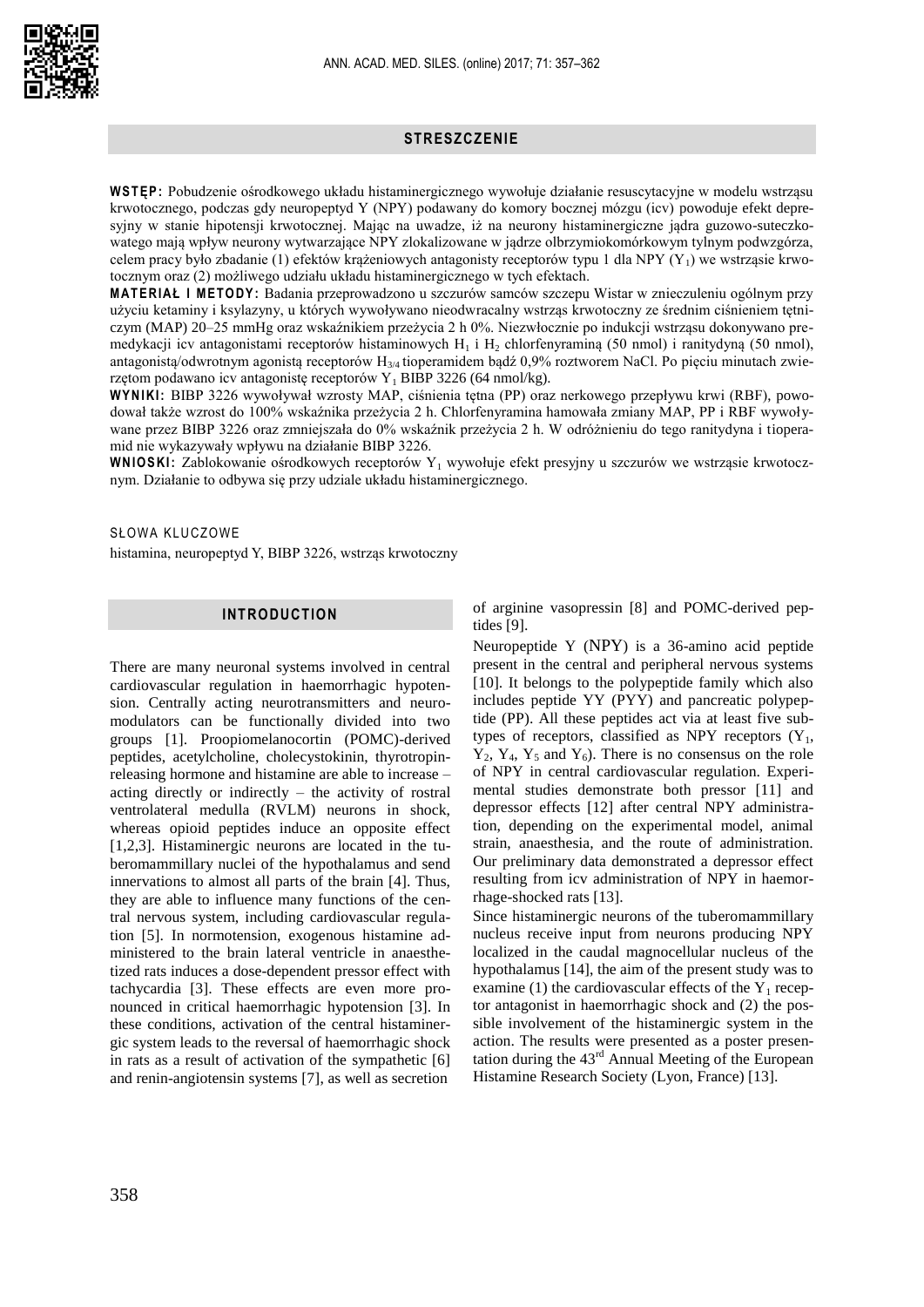## **MATERIAL AND METHODS**

All the procedures were performed in accordance to EU directives and reviewed by the Local Ethics Committee, Katowice, Poland (Notification No 32/2014). The studies were performed in male Wistar rats weighing 260–310 g (5–6 months old). The animals were housed in individual cages in the animal colony, under controlled conditions of temperature  $(20-22\degree C)$ , humidity  $(60-70\%)$ , and provided with food and water ad libitum.

After inducing general anaesthesia with ketamine/xylazine (100 mg/kg + 10 mg/kg intramuscularly, supplemented if required), the rats were implanted with catheters filled with heparinised saline (300 IU/ml) in the right femoral artery and vein. Mean arterial pressure (MAP) and heart rate (HR) were measured using a TAM-A transducer amplifier module and ECGA amplifier (Hugo Sachs Elektronik, Germany), respectively. An electromagnetic perivascular probe (type 1RB, Hugo Sachs Elektronik, Germany) was implanted around the right renal artery to monitor renal blood flow (RBF) using a Transit Time Flowmeter TTFM Type 700 (Transonic Systems Inc., USA). All measurements of blood flow were started after a 30 min adaptation period to avoid influences of probe implantation.

For icv treatment, the rats were prepared 5–7 days before the experiment by stereotaxic implantation, under ketamine/xylazine anaesthesia, of polyethylene cannulae into the right brain lateral ventricle as previously described [3]. All icv injections were made in the volume of  $5.0 \mu l$ . Correctness of the injections was verified as previously described [3].

Severe haemorrhagic shock, according to the method by Guarini et al. [15], was produced by intermittent blood withdrawal from the catheter inserted into the right femoral vein over a period of 15–25 min, until MAP decreased to and stabilised at 20–25 mmHg.

Immediately after inducing critical MAP, the animals were pre-treated icv with the histamine  $H_1$  and  $H_2$ receptor antagonists chlorpheniramine (50 nmol) and ranitidine (50 nmol) as well as with the  $H_{3/4}$  receptor antagonist/inverse agonist thioperamide (50 nmol), respectively, or saline. Five minutes later, the rats were injected icv with the NPY receptor type 1 antagonist – BIBP 3226 (64 nmol/kg). The doses of NPY and histamine receptor antagonists were taken from the literature [3,16]. The animals were continuously monitored for 2 h after treatment, or until death, if it occurred earlier. Body temperature was monitored by a rectal thermometer and maintained at  $37 \pm 0.5$ °C using heating lamps throughout the experiment. All the experiments were performed between 8.00 and 14.00.

According to the recommendations of the Local Ethics Committee, to avoid duplicating the experiments performed at our laboratory with the same rat strain, using the same experiment protocol and with the same histamine receptor antagonists and saline [3,17], we did not repeat experiments in the control saline icvtreated groups and cited and discussed previously published results.

The following drugs were used: BIBP 3226 (Tocris Bioscience, UK), chlorpheniramine maleate, ranitidine hydrochloride, thioperamide maleate (Research Biochemicals Incorporated, USA), ketamine hydrochloride, xylazine (Biowet Sp. z o.o., Poland), heparin (Polfa, Poland). All the drug solutions were prepared freshly on the day of the experiment.

All the values are given as means  $\pm$  standard deviation, with  $p < 0.05$  considered as the level of significance. Fisher's exact test was used to examine the statistical differences in survival percentage. Statistical evaluation of the measured cardiovascular parameters was performed using analysis of variance (ANOVA) and the Student-Newman-Keuls post-ANOVA test.

# **RESULTS**

The initial pre-bleeding values of MAP (Fig. 1A), pulse pressure (PP) (Fig. 1B), HR (Fig. 1C) and RBF (Fig. 1D) did not reveal significant differences between the groups. The total bleeding volume necessary to induce critical hypotension in all the animals was  $2.36 \pm 0.42$  ml/100 g body weight.

In the control saline-treated group, the induction of critical MAP (20–25 mmHg) was accompanied by a decrease in PP from  $26.2 \pm 5.1$  mmHg to  $10.2 \pm 2.3$ mmHg, HR from  $344 \pm 18$  beats/min to  $229 \pm 18$ 21 beats/min and RBF from 5.32  $\pm$  0.5 to 0.78  $\pm$ 0.16 ml/min [17]. There were no differences among any of the groups in post-bleeding values of MAP, PP, HR and RBF (Fig. 1A-D).

BIBP 3226 evoked long-lasting rises in MAP (Fig. 1A), PP (Fig. 1B) and RBF (Fig. 1D) as well as an increase in the survival rate of 2 h up to 100%, with no significant influence on HR (Fig. 1C).

MAP, PP and RBF changes induced by BIBP 3226 were inhibited by pre-treatment with chlorpheniramine, but not with ranitidine and thioperamide (Fig. 1A-B, D). In addition, pre-treatment with chlorpheniramine, led to a decrease in the survival rate to 16.7% ( $p < 0.05$  vs. saline-pre-treated and BIBP 3226--injected group, Fisher's exact test).

As previously described, in the control saline-treated groups, chlorpheniramine had no effect on the measured cardiovascular parameters, whereas ranitidine and thioperamide given alone induced pressor effects in the used model of haemorrhagic shock [3].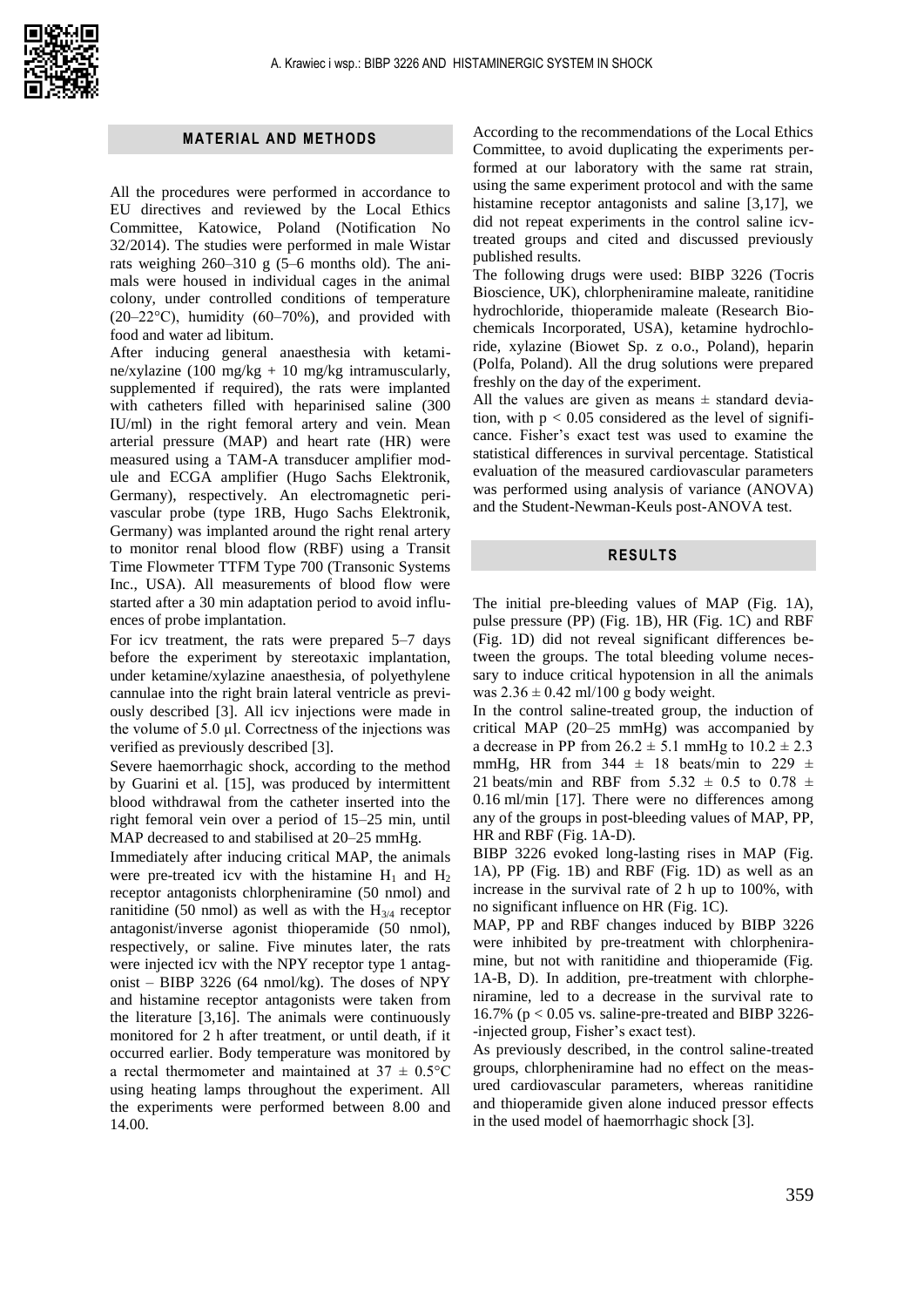



Fig. 1. Influence of icv pre-treatment with saline (S, 5 µl), chlorpheniramine (CHL, 50 nmol), ranitidine (RAN, 50 nmol) and thioperamide (THI, 50 nmol) on BIBP 3226 (64 nmol/kg, icv)-induced changes in MAP (A), PP (B), HR (C) and RBF (D) in haemorrhage-shocked rats; n = 6; mean ± SD; <sup>Δ</sup> p < 0.05 vs. pre-bleeding value, \* p < 0.05 vs. saline-injected group, # p < 0.05 vs. saline-pre-treated followed by BIBP 3226-injected group; ANOVA, Newman-Keuls test.

Ryc. 1. Wpływ premedykacji icv 0,9% roztworem NaCl (S, 5 µl), chlorfenyraminą (CHL, 50 nmol), ranitydyną (RAN, 50 nmol) i tioperamidem (THI, 50 nmol) na zmiany MAP (A), PP (B), HR (C) i RBF (D) wywoływane przez BIBP 3226 (64 nmol/kg, icv) u szczurów we wstrząsie krwotocznym; n = 6; średnie ± SD; <sup>Δ</sup> p < 0,05 vs. wartość sprzed krwotoku, \* p < 0,5 vs. grupa, w której podawano 0,9% roztwór NaCl, # p < 0,05 vs. grupa, w której podawano 0,9% roztwór NaCl, a następnie BIBP 3226; ANOVA, test Newmana-Keulsa.

# **DISCUSSION**

The present results demonstrate for the first time a long-lasting pressor effect resulting from the blockage of central  $Y_1$  receptors in haemorrhage-shocked rats. Moreover, we demonstrate the functional interaction between NPY and the central histaminergic system in regulating cardiovascular system function in haemorrhagic shock.

The used model of haemorrhagic shock belongs to models of irreversible shock, with critically low values of peripheral blood flow, reflex-induced bradycardia and death of all the control animals within 30 min [2,3]. As in the previous studies [18], we used this model to study the cardiovascular effects of the  $Y_1$ receptor antagonist and histaminergic ligands because of good reproducibility and stable initial cardiovascular parameters.

NPY is synthesized mainly in the peripheral tissues, especially in the gastrointestinal tract and adrenal glands, and does not easily pass the blood-brain barrier. However, recent evidence suggests that circulating hormones are able to modulate brain mechanisms regulating blood pressure. The mechanism is associated with the function of circumventricular organs which are located in the walls of the brain ventricular system. These organs are characterized by a lack of blood-brain barrier [19]. The neurons of circumventricular organs express receptors for many circulating hormones, including NPY and histamine [19]. Therefore, the intraventricular route of administering these hormones may be used to demonstrate the influences of peripherally-borne hormones on the function of the central nervous system [19]. Interestingly, in many cases the central and peripheral effects of these hormones are completely different. For example, histamine decreases peripheral vascular resistance and blood pressure acting peripherally, while after central administration, it induces a long-lasting pressor effect [3]. The present results demonstrate for the first time the resuscitating effect of the  $Y_1$  receptor antagonist given icv in haemorrhagic shock in rats.  $Y_1$  receptors are also involved in central cardiovascular regulation in normotension. The studies by Cheng et al. [12] show that injecting NPY into the NTS of rats decreases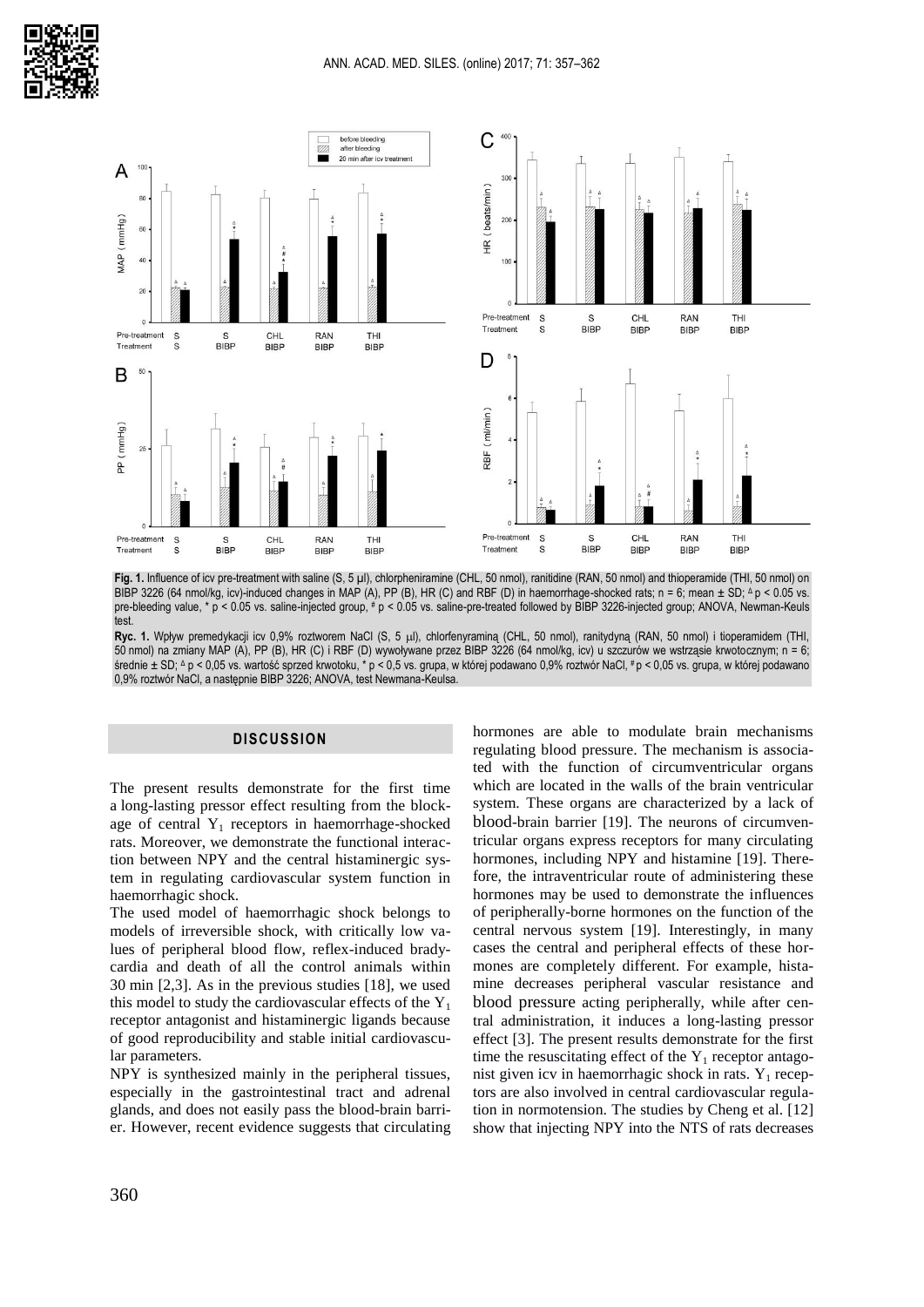

MAP and HR, and the  $Y_1$  receptor antagonist BIBP 3226 and  $G_i/G_o$ -protein inhibitor (pertussis toxin), attenuate these hypotensive effects [12]. In addition, a selective  $Y_1$  receptor agonist increases the expression of  $ERK_{1/2}$ , ribosomal protein S6 kinase (RSK) and the phosphorylation of eNOS [12]. These results demonstrate that the NPY-mediated depressor effect is mediated via  $Y_1$  receptor-PKC-ERK-RSK-eNOS and  $Ca^{2+}$ -eNOS signalling pathways [12].

Particular mechanisms involved in BIBP 3226-evoked resuscitating action in critical hypotension are not clear. According to the literature, we suggest possible direct and indirect mechanisms since (1) NPY acting in RVLM may inhibit responses evoked by somatic inputs [20], (2) neurons located in the arcuate nucleus and projecting to the paraventricular nucleus (PVN) express NPY which is able to decrease MAP, HR and lumbar sympathetic activity [21] and (3) there are morphological and functional interactions between NPY and the histaminergic system in central cardiovascular regulation in normotensive rats [14, 22].

To determine the role of the histaminergic system in central BIBP 3226-induced resuscitating action, we used histamine receptor ligands given icv. The present results show that the  $H_1$  antagonist is able to influence the BIBP 3226-mediated resuscitating effect in haemorrhagic shock. These data are in line with our previous studies in which we demonstrated the involvement of  $H_1$  receptors in the central histamine-mediated resuscitating effect in haemorrhage-shocked rats [3]. Interestingly, Tanida et al. [22] demonstrated that the inhibitory effects of centrally injected NPY on renal sympathetic nerve activity and MAP in normotensive rats are blocked by icv pre-treatment with thioperamide, but not with diphenhydramine, an anta-gonist of the histamine  $H_1$  receptor. We suggest that the differences can result from (1) completely dif-ferent initial cardiovascular conditions (normotension versus critical haemorrhagic hypotension) and (2) distinct neuronal pathways activated in response to blood loss and affected by the NPY in our study.

Although we demonstrated the involvement of the histaminergic system in BIBP 3226-mediated cardiovascular effects in shock, there are limitations of our study. Firstly, BIBP 3226 has been used to study the role of  $Y_1$  receptors in many studies [16,23], however, it is able to block not only NPY  $Y_1$ , but also neuropeptide FF (NPFF) receptors  $(K_i$  values are 1.1 and 79 for rNPY  $Y_1$  and hNPFF<sub>2</sub>, respectively) [24] and therefore, we cannot exclude the role of NPFF in the demonstrated effects. Secondly, there are many central neuronal systems which are able to influence the cardiovascular centre function in addition to histamine and NPY. Finally, we do not present the region of BIBP 3226 action and particular histaminergic neuronal pathways involved.

In conclusion, the results of our studies demonstrate for the first time (1) the pressor effect of the centrally acting NPY  $Y_1$  receptor antagonist in haemorrhageshocked rats and (2) the involvement of the histaminergic system in this action.

### **Author's contribution**

Study design – A. Krawiec, J. Jochem Data collection – A. Krawiec, K. Jasikowska Data interpretation – A. Krawiec, K. Jasikowska, J. Jochem Statistical analysis – K. Chojnacka, A. Mitera Manuscript preparation – J. Jochem, A. Krawiec Literature research – K. Chojnacka, A. Mitera, J. Jochem

### **REFERENCES:**

**1.** Bertolini A. The opioid/anti-opioid balance in shock: a new target for therapy in resuscitation. Resuscitation 1995; 30(1): 29–42.

**2.** Jochem J., Savci V., Filiz N., Rybus-Kalinowska B., Fogel W.A., Yalcin M. Involvement of the histaminergic system in cytidine 5'-diphosphocholineinduced reversal of critical heamorrhagic hypotension in rats. J. Physiol. Pharmacol. 2010; 61: 37–43.

**3.** Jochem J. Cardiovascular effects of histamine administered intracerebroventricularly in critical haemorrhagic hypotension in rats. J. Physiol. Pharmacol. 2000; 51(2): 229–239.

**4.** Wada H., Inagaki N., Itowi N., Yamatodani A. Histaminergic neuron system in the brain: distribution and possibile functions. Brain Res. Bull. 1991; 27: 367–370.

**5.** Bealer S.L. Central neuronal histamine contributes to cardiovascular regulation. News Physiol. Sci. 1999; 14: 100–105.

**6.** Jochem J. Involvement of the sympathetic nervous system in the reversal of critical haemorrhagic hypotension by endogenous central histamine in rats. Naunyn Schmiedebergs Arch. Pharmacol. 2004; 369(4): 418–427.

**7.** Jochem J. Involvement of the renin-angiotensin system in endogenous central histamine-induced reversal of critical haemorrhagic hypotension in rats. J. Physiol. Pharmacol 2004; 55(1 Pt 1): 39–55.

**8.** Jochem J. Involvement of arginine vasopressin in endogenous central histamine-induced reversal of critical haemorrhagic hypotension in rats. Inflamm. Res. 2004; 53: 269–276.

**9.** Jochem J. Involvement of proopiomenalocortin-derived peptides in endogenous central histamine-induced reversal of critical haemorrhagic hypotension in rats. J. Physiol. Pharmacol. 2004; 55(1 Pt 1): 57–71.

**10.** van den Pol A.N. Neuropeptide transmission in brain circuits. Neuron 2012; 76(1): 98–115.

**11.** Gruber K.A., Fan W., Akerberg H., [Larhammar D.](https://www.ncbi.nlm.nih.gov/pubmed/?term=Larhammar%20D%5BAuthor%5D&cauthor=true&cauthor_uid=19363600)[, Chee M.J.](https://www.ncbi.nlm.nih.gov/pubmed/?term=Chee%20MJ%5BAuthor%5D&cauthor=true&cauthor_uid=19363600)[, Colmers](https://www.ncbi.nlm.nih.gov/pubmed/?term=Colmers%20WF%5BAuthor%5D&cauthor=true&cauthor_uid=19363600)  [W.F.](https://www.ncbi.nlm.nih.gov/pubmed/?term=Colmers%20WF%5BAuthor%5D&cauthor=true&cauthor_uid=19363600)[, Cone R.D.](https://www.ncbi.nlm.nih.gov/pubmed/?term=Cone%20RD%5BAuthor%5D&cauthor=true&cauthor_uid=19363600) Neuropeptide Y and gamma-melanocyte stimulating hormone (gamma-MSH) share a common pressor mechanism of action. Endocrine 2009; 35(3): 312–324.

**12.** Cheng P.W., Wu A.T., Lu P.J., [Yang Y.C.,](https://www.ncbi.nlm.nih.gov/pubmed/?term=Yang%20YC%5BAuthor%5D&cauthor=true&cauthor_uid=22708658) [Ho W.Y.,](https://www.ncbi.nlm.nih.gov/pubmed/?term=Ho%20WY%5BAuthor%5D&cauthor=true&cauthor_uid=22708658) [Lin H.C.](https://www.ncbi.nlm.nih.gov/pubmed/?term=Lin%20HC%5BAuthor%5D&cauthor=true&cauthor_uid=22708658)[, Hsiao](https://www.ncbi.nlm.nih.gov/pubmed/?term=Hsiao%20M%5BAuthor%5D&cauthor=true&cauthor_uid=22708658)  [M.](https://www.ncbi.nlm.nih.gov/pubmed/?term=Hsiao%20M%5BAuthor%5D&cauthor=true&cauthor_uid=22708658)[, Tseng C.J.](https://www.ncbi.nlm.nih.gov/pubmed/?term=Tseng%20CJ%5BAuthor%5D&cauthor=true&cauthor_uid=22708658) Central hypotensive effects of neuropeptide Y are modulated by endothelial nitric oxide synthase after activation by ribosomal protein S6 kinase. Br. J. Pharmacol. 2012; 167(5): 1148–1160.

**13.** Krawiec A., Walas K., Jochem J. Involvement of the central histaminergic system in neuropeptide Y receptor mediated cardiovascular effects in haemorrhagic shock in rats.  $43<sup>rd</sup>$  Annual Meeting of the European Histamine Research Society, Lyon, France, 7–10.05.2015. Abstract book p. 70.